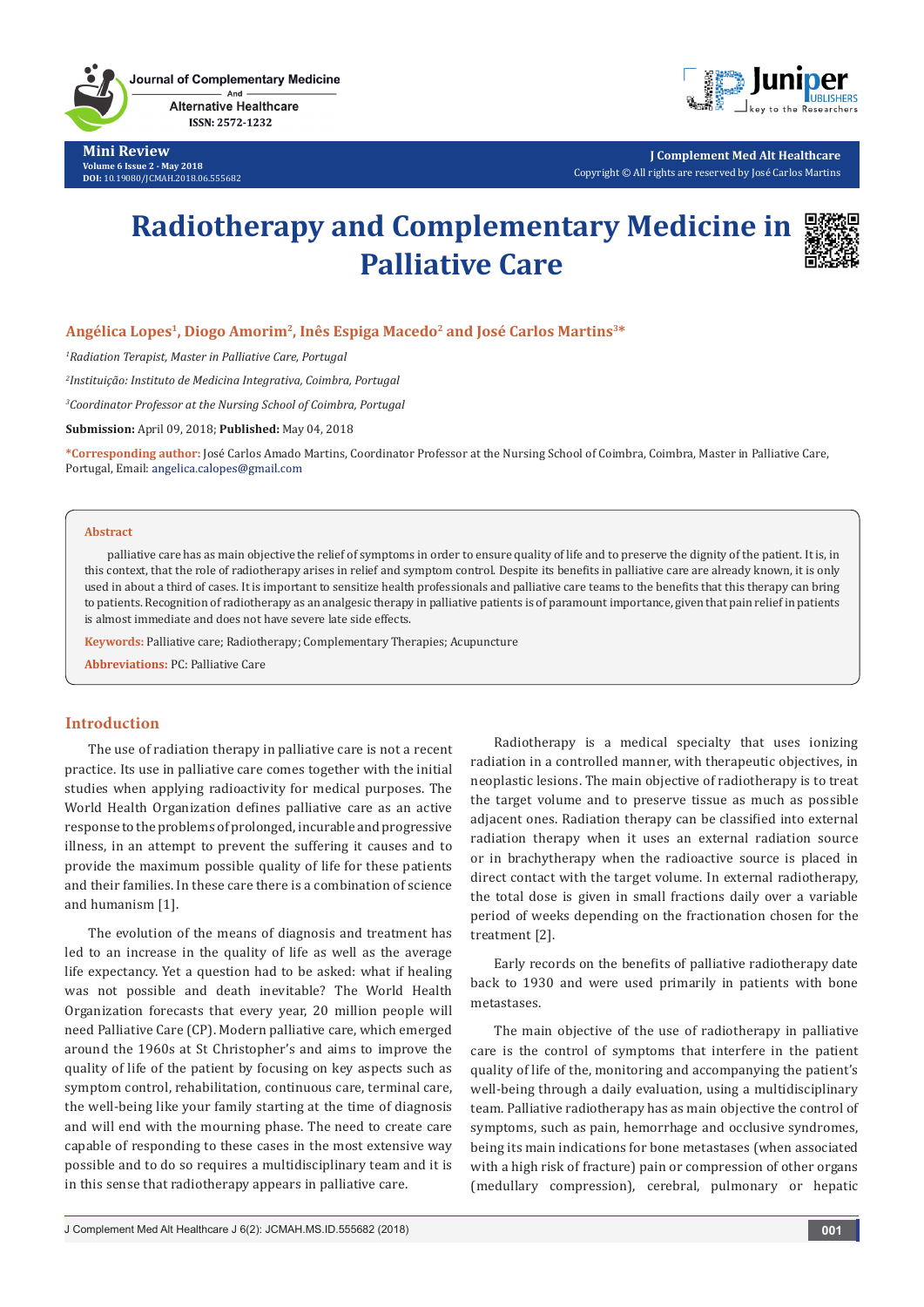metastases and ulcerated tumors. Radiotherapy is an effective, quick-acting palliative and less expensive treatment compared to continuous analgesic use.

The radiotherapy intervention can be divided in three groups:

i. Anti-cyclic, cyto-reductive and decompressive radiotherapy, aimed at relieving pain and / or reducing infiltrative, uncomfortable, organic or ulcerated tumor mass (eg brain metastases, bulky and painful tumors);

ii. Prophylactic radiotherapy, refers to bone consolidation, in a way to prevent pathological fractures and eventual compressive phenomena;

iii. Hemostatic therapy, it is the control of uncontrollable hemorrhages (eg. gynecological hemorrhages).

Radiotherapy plays an important role in palliative patients in relieving pain. This is one of the most distressing symptoms for patients and their families, as it interferes with simple day-to-day activities, the capacity for self-care and can trigger symptoms such as insomnia, depression, anorexia and others. Studies indicate that about 60-70% of patients undergoing palliative radiotherapy feel a gradual relief of pain after treatment. However, the prognosis of the patient should be taken into account when radiotherapy is prescribed, since the benefits of radiotherapy generally only begin after 2-4 weeks of treatment. However, it is necessary to take into account that this therapy has some side effects, namely the acute ones that occur during the treatment, being predictable and reversible. These late side effects appear months or years after radiotherapy and are unpredictable. There is therefore a need to adjust the whole treatment process to the patient's performance status.

Another aspect to take into account in a palliative patient who is doing radiotherapy are the interruptions. Since one of the principles of radiotherapy and radiological calculation is to administer the prescribed total dose in the chosen fractionation without prolonging the total treatment, time in order to ensure its efficiency. Interruptions throughout treatment may affect local control and cure rate, hence the importance of cure as short as possible. It is therefore important to personalize the treatment taking into account the needs and limitations of each patient, making it essential that the patient is informed and participates in the decisions related to the treatment parameters.

Since radiotherapy is advisable between 50% and 80% of the palliative cases and presenting a low level of toxicity to the patient, it is used in about 35% of the cases [3]. To justify the low percentage of palliative patients who resort to this treatment modality, logistic factors and factors associated with the patient itself are applied.

It is important to sensitize health professionals and palliative care teams to the benefits that this therapy can bring to patients. Recognition of radiotherapy as an analgesic therapy in palliative

patients is of paramount importance, given that pain relief in patients is almost immediate and does not have severe late side effects. Another advantage that radiotherapy presents in relieving pain is that this is a relatively short treatment since the days of treatment are usually calculated based on the patient's performance status.

## **What Is The Role Of Complementary Medicine And Alternative Therapies?**

Integrative medicine definition vary widely, for most institutions it is considered an approach that brings together conventional and complementary therapies, based on the best evidence available.

There is a growing discussion about the role of integrative medicine in Palliative care, namely because of its focus on improving function and quality of life through a biopsychosocial approach [2,4]. The available evidence, in the form of primary research, points out for an important role of complementary therapies and integrative medicine approach in the palliative care setting, however, its complexity as an intervention needs to be acknowledged in future research designs and when reviewing research findings [5]. In palliative care symptoms vary from patient to patient depending on their disease course, however there are some symptoms which are common to a group of diseases. The side effects of chemotherapy and radiotherapy such as nausea, vomiting, leucopenia and xerostomia, and the cancer-related symptoms such as pain, fatigue, insomnia are some of the symptoms that are common towards the end of life.

Most of the current evidence is about the use of acupuncture, acupressure and electroacupuncture in palliative care.

Acupuncture results in a stimulation of deep tissue sensory afferent nerves as the initial event leading to the activation of the central nervous system pathways that allow a neuromodulation of the sensory and autonomic system. In various animal models this neuromodulation has resulted in a range of physiological responses including regulation of blood pressure, gut motility, immune responses, glucose metabolism, glucocorticoids, and sex hormones [6].

There is evidence for the therapeutic effects of acupuncture for patients with cancer on reduction of cancer related fatigue, chemotherapy-induced vomiting and pain. There is conflicting evidence about the role of acupuncture in chemotherapy-induced nausea, leucopenia, vasomotor symptoms and improving quality of life with most of the reviews pointing for positive results compared to conventional care alone. There is insufficient evidence to support or refute the potential of acupuncture and related therapies in the management of xerostomia and lymphedema [2,6,7].

The use of additional therapies as aromatherapy, Reiki, massage therapy, animal therapy, relaxation techniques, music therapy, tai chi, exercise and cognitive behavioral therapy can